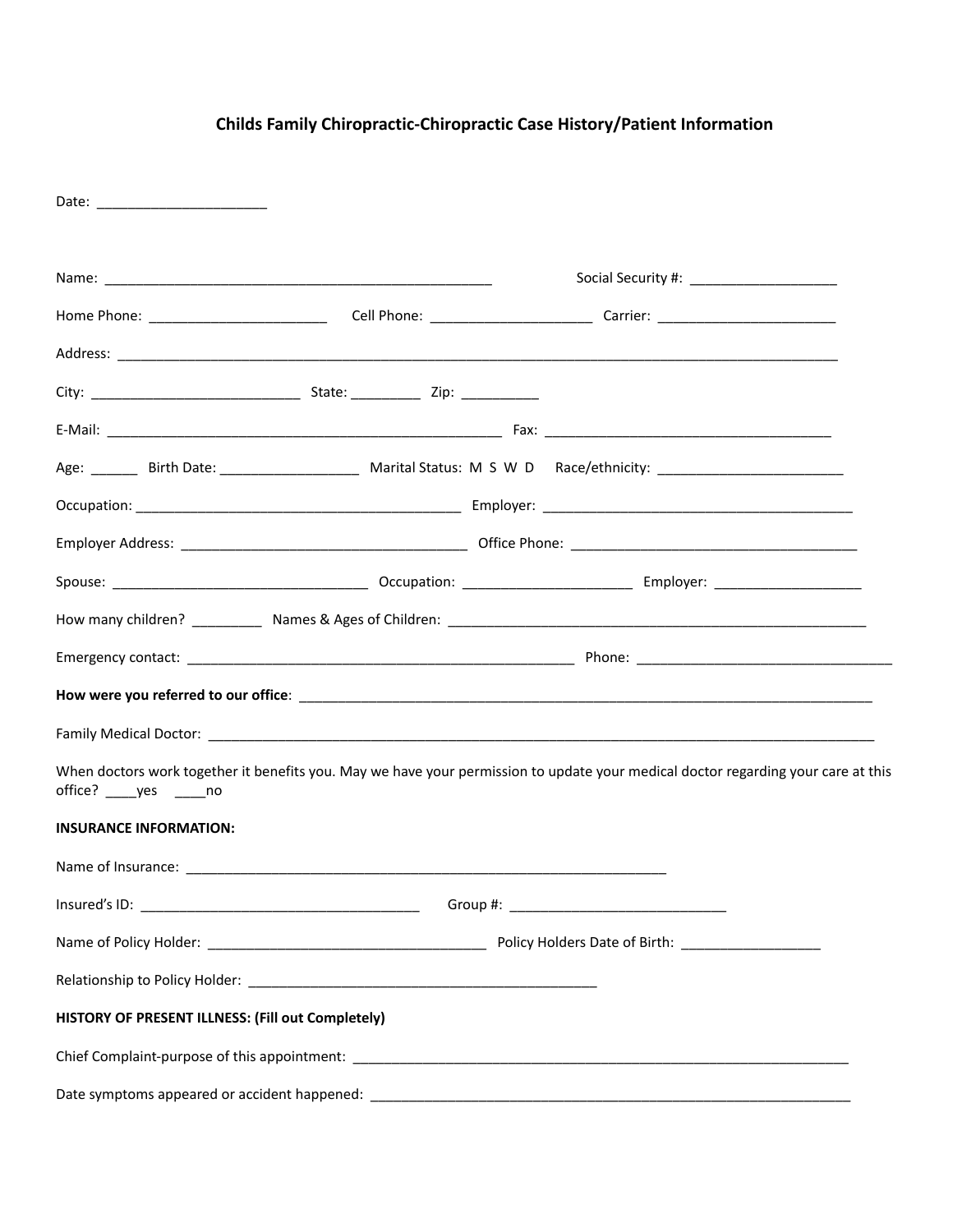| Is this due to: Auto: _____ Work: _____ Other: ____                                                                                                                                                                            |                               |                                           |                                                                                                                                                     |
|--------------------------------------------------------------------------------------------------------------------------------------------------------------------------------------------------------------------------------|-------------------------------|-------------------------------------------|-----------------------------------------------------------------------------------------------------------------------------------------------------|
| Have you ever had the same or a similar condition? _______ Yes _______ No<br>If YES, Please describe and dates: 1999 Manual Manual Manual Manual Manual Manual Manual Manual Manual Manual                                     |                               |                                           |                                                                                                                                                     |
|                                                                                                                                                                                                                                |                               |                                           |                                                                                                                                                     |
|                                                                                                                                                                                                                                |                               |                                           |                                                                                                                                                     |
| How long does it last? ________ All Day/Night _______Few Hours _________ Minutes                                                                                                                                               |                               |                                           |                                                                                                                                                     |
| Are there any other conditions or symptoms that may be related to your major symptoms? _____ yes _______ no                                                                                                                    |                               |                                           |                                                                                                                                                     |
| If yes, please describe: and the state of the state of the state of the state of the state of the state of the state of the state of the state of the state of the state of the state of the state of the state of the state o |                               |                                           |                                                                                                                                                     |
|                                                                                                                                                                                                                                |                               |                                           | What makes the problem worse? Standing _____ Sitting _____ Lying ____ Bending ____ Lifting ___Twisting ____ Other ___________                       |
| <b>WOMEN ONLY:</b> Are you pregnant or is there any possibility you may be pregnant? ___ yes ___ no ___uncertain                                                                                                               |                               |                                           |                                                                                                                                                     |
| <b>PAST MEDICAL HISTORY:</b><br>Have you ever been diagnosed as having or have suffered from? (Place a check mark by all conditions that apply to you)                                                                         |                               |                                           |                                                                                                                                                     |
| Broken/Fractured Bones                                                                                                                                                                                                         | Osteoarthritis                | Eating Disorder Ulcers                    |                                                                                                                                                     |
| _Circulatory Problem                                                                                                                                                                                                           | $\rule{1em}{0.15mm}$ Epilepsy | __Alcoholism ______________Coughing Blood |                                                                                                                                                     |
| <b>Rheumatoid Arthritis</b>                                                                                                                                                                                                    | Pace Maker                    | _Drug Addiction                           | _High/Low Blood Pressure                                                                                                                            |
| __Seizures/Convulsions                                                                                                                                                                                                         | __Strokes                     | __HIV Positive                            | _Excessive Bleeding                                                                                                                                 |
| _A Congenital Disease                                                                                                                                                                                                          | Cancer                        | _Gall Bladder                             | __Ruptures                                                                                                                                          |
| _Depression                                                                                                                                                                                                                    | _Diabetes                     | __Tuberculosis                            | Asthma                                                                                                                                              |
| Kidney Disease<br>_Lung Disease                                                                                                                                                                                                | _Liver Disease                | __Mental Illness                          | _Heart Disease                                                                                                                                      |
| Do you have a history of stroke or Hypertension? ____ Yes ___No                                                                                                                                                                |                               |                                           |                                                                                                                                                     |
|                                                                                                                                                                                                                                |                               |                                           | Have you had any major illnesses, injuries, falls, auto accidents or surgeries (Women, please include information about any pregnancies/deliveries) |
|                                                                                                                                                                                                                                |                               |                                           |                                                                                                                                                     |
| Have you been treated for any health condition by a physician in the last year? ____ yes _____ no<br>If yes, please describe:                                                                                                  |                               |                                           |                                                                                                                                                     |
|                                                                                                                                                                                                                                |                               |                                           |                                                                                                                                                     |
| Do you have any allergies to any medications, nutritional products or food? yes no                                                                                                                                             |                               |                                           |                                                                                                                                                     |
| Do you have any allergies of any kind? __ yes __ no                                                                                                                                                                            |                               |                                           |                                                                                                                                                     |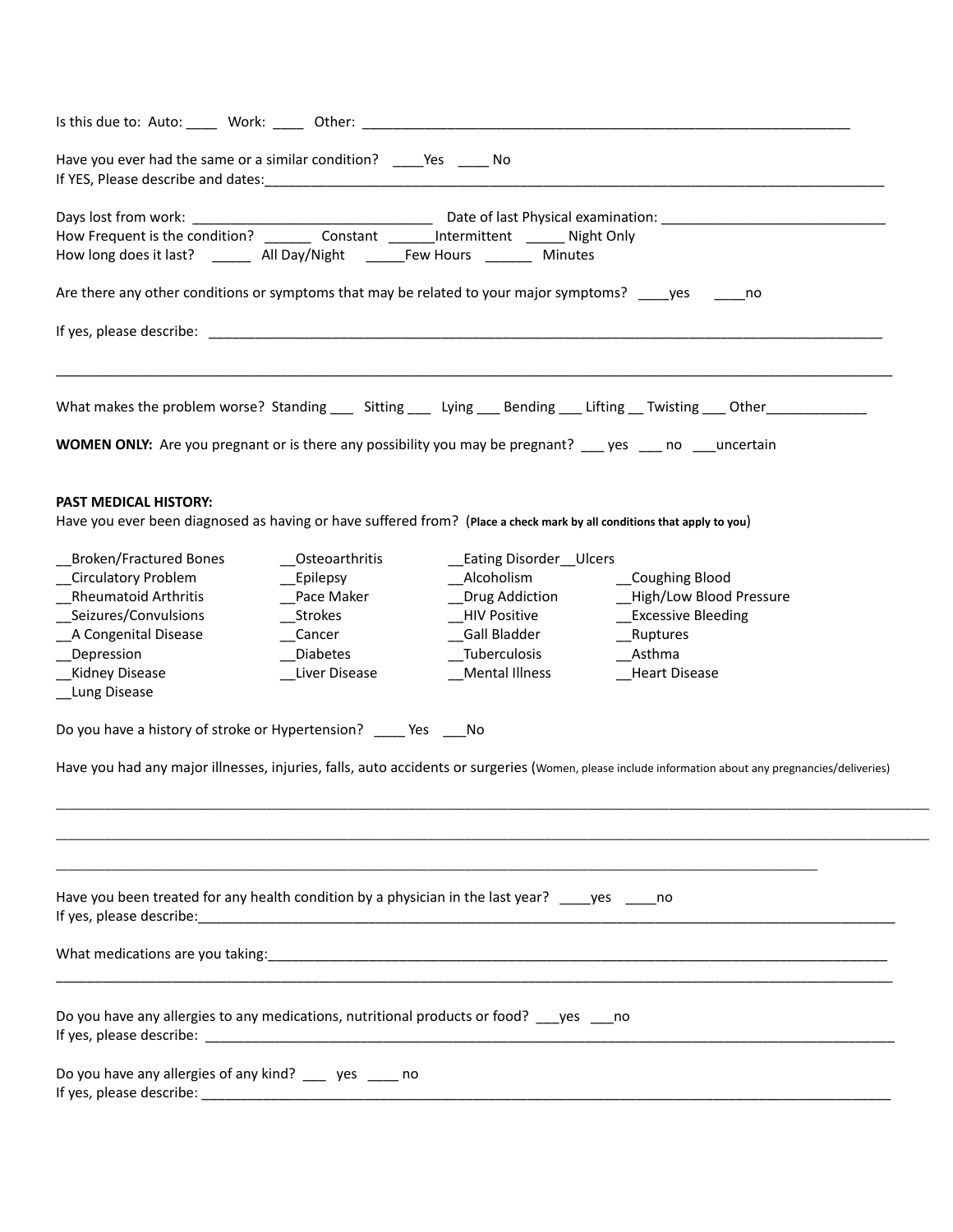Please list any other health problems you have, no matter how insignificant they may be: \_\_\_\_\_\_\_\_\_\_\_\_\_\_\_\_\_\_\_\_\_\_\_\_\_\_\_\_\_\_\_\_\_\_\_

| <b>SOCIAL HISTORY:</b>                                                                                                                                                                                                         |                   |                      |                                                                                                                      |
|--------------------------------------------------------------------------------------------------------------------------------------------------------------------------------------------------------------------------------|-------------------|----------------------|----------------------------------------------------------------------------------------------------------------------|
| Do you drink alcoholic beverages? _____ yes _____ no If yes, how much per week?                                                                                                                                                |                   |                      |                                                                                                                      |
| Do you use tobacco products? ____ yes _____ no Packs per day: _________________Chew: _________________________                                                                                                                 |                   |                      |                                                                                                                      |
|                                                                                                                                                                                                                                |                   |                      |                                                                                                                      |
| Do you consume caffeine? __ yes ___ no If yes, how much per day: ___________________________________                                                                                                                           |                   |                      |                                                                                                                      |
|                                                                                                                                                                                                                                |                   |                      |                                                                                                                      |
| What are your hobbies: What are your hobbies:                                                                                                                                                                                  |                   |                      |                                                                                                                      |
| Percentages of time during the day, either at home or work, do you spend:                                                                                                                                                      |                   |                      |                                                                                                                      |
| Lifting: _____ Sitting: _______ Standing: ______ Bending: _______ Walking _______ Working on a computer: ______ twisting ________                                                                                              |                   |                      |                                                                                                                      |
|                                                                                                                                                                                                                                |                   |                      |                                                                                                                      |
| <b>FAMILY HISTORY:</b>                                                                                                                                                                                                         |                   |                      |                                                                                                                      |
| Parents: Father: ___ Living. Current age: ____. ____ Deceased. Cause of death and age at time of death: _______________________________                                                                                        |                   |                      |                                                                                                                      |
|                                                                                                                                                                                                                                |                   |                      | Mother: _____Living. Current age: _____. _____ Deceased. Cause of death and age at time of death: __________________ |
| Check if applicable:                                                                                                                                                                                                           |                   |                      |                                                                                                                      |
| As an adopted child, little is known of birth parents or family                                                                                                                                                                |                   |                      |                                                                                                                      |
| Do you have any family members who suffer from the same condition you do? _____ yes _____ no                                                                                                                                   |                   |                      |                                                                                                                      |
| If yes, please list: The same state of the state of the state of the state of the state of the state of the state of the state of the state of the state of the state of the state of the state of the state of the state of t |                   |                      |                                                                                                                      |
|                                                                                                                                                                                                                                |                   |                      |                                                                                                                      |
| FAMILY DISEASES: (Check if applicable and indicate whether family member is Father, Mother, Sister, Brother)                                                                                                                   |                   |                      |                                                                                                                      |
| _Tuberculosis                                                                                                                                                                                                                  | Cancer            | Mental Illness       | Stroke                                                                                                               |
| <b>Diabetes</b>                                                                                                                                                                                                                | Asthma            | <b>Heart Disease</b> | Arthritis                                                                                                            |
| Kidney Disease                                                                                                                                                                                                                 | _____Lung Disease | Liver Disease        |                                                                                                                      |
|                                                                                                                                                                                                                                |                   |                      |                                                                                                                      |
|                                                                                                                                                                                                                                |                   |                      |                                                                                                                      |
|                                                                                                                                                                                                                                |                   |                      |                                                                                                                      |
| Guardian's Signature:                                                                                                                                                                                                          |                   |                      |                                                                                                                      |

\_\_\_\_\_\_\_\_\_\_\_\_\_\_\_\_\_\_\_\_\_\_\_\_\_\_\_\_\_\_\_\_\_\_\_\_\_\_\_\_\_\_\_\_\_\_\_\_\_\_\_\_\_\_\_\_\_\_\_\_\_\_\_\_\_\_\_\_\_\_\_\_\_\_\_\_\_\_\_\_\_\_\_\_\_\_\_\_\_\_\_\_\_\_\_\_\_\_\_\_\_\_\_\_\_\_\_\_  $\mathcal{L}_\mathcal{L} = \{ \mathcal{L}_\mathcal{L} = \{ \mathcal{L}_\mathcal{L} = \{ \mathcal{L}_\mathcal{L} = \{ \mathcal{L}_\mathcal{L} = \{ \mathcal{L}_\mathcal{L} = \{ \mathcal{L}_\mathcal{L} = \{ \mathcal{L}_\mathcal{L} = \{ \mathcal{L}_\mathcal{L} = \{ \mathcal{L}_\mathcal{L} = \{ \mathcal{L}_\mathcal{L} = \{ \mathcal{L}_\mathcal{L} = \{ \mathcal{L}_\mathcal{L} = \{ \mathcal{L}_\mathcal{L} = \{ \mathcal{L}_\mathcal{$ \_\_\_\_\_\_\_\_\_\_\_\_\_\_\_\_\_\_\_\_\_\_\_\_\_\_\_\_\_\_\_\_\_\_\_\_\_\_\_\_\_\_\_\_\_\_\_\_\_\_\_\_\_\_\_\_\_\_\_\_\_\_\_\_\_\_\_\_\_\_\_\_\_\_\_\_\_\_\_\_\_\_\_\_\_\_\_\_\_\_\_\_\_\_\_\_\_\_\_\_\_\_\_\_\_\_\_\_

\_\_\_\_\_\_\_\_\_\_\_\_\_\_\_\_\_\_\_\_\_\_\_\_\_\_\_\_\_\_\_\_\_\_\_\_\_\_\_\_\_\_\_\_\_\_\_\_\_\_\_\_\_\_\_\_\_\_\_\_\_\_\_\_\_\_\_\_\_\_\_\_\_\_\_\_\_\_\_\_\_\_\_\_\_\_\_\_\_\_\_\_\_\_\_\_\_\_\_\_\_\_\_\_\_\_\_\_

Authorizing care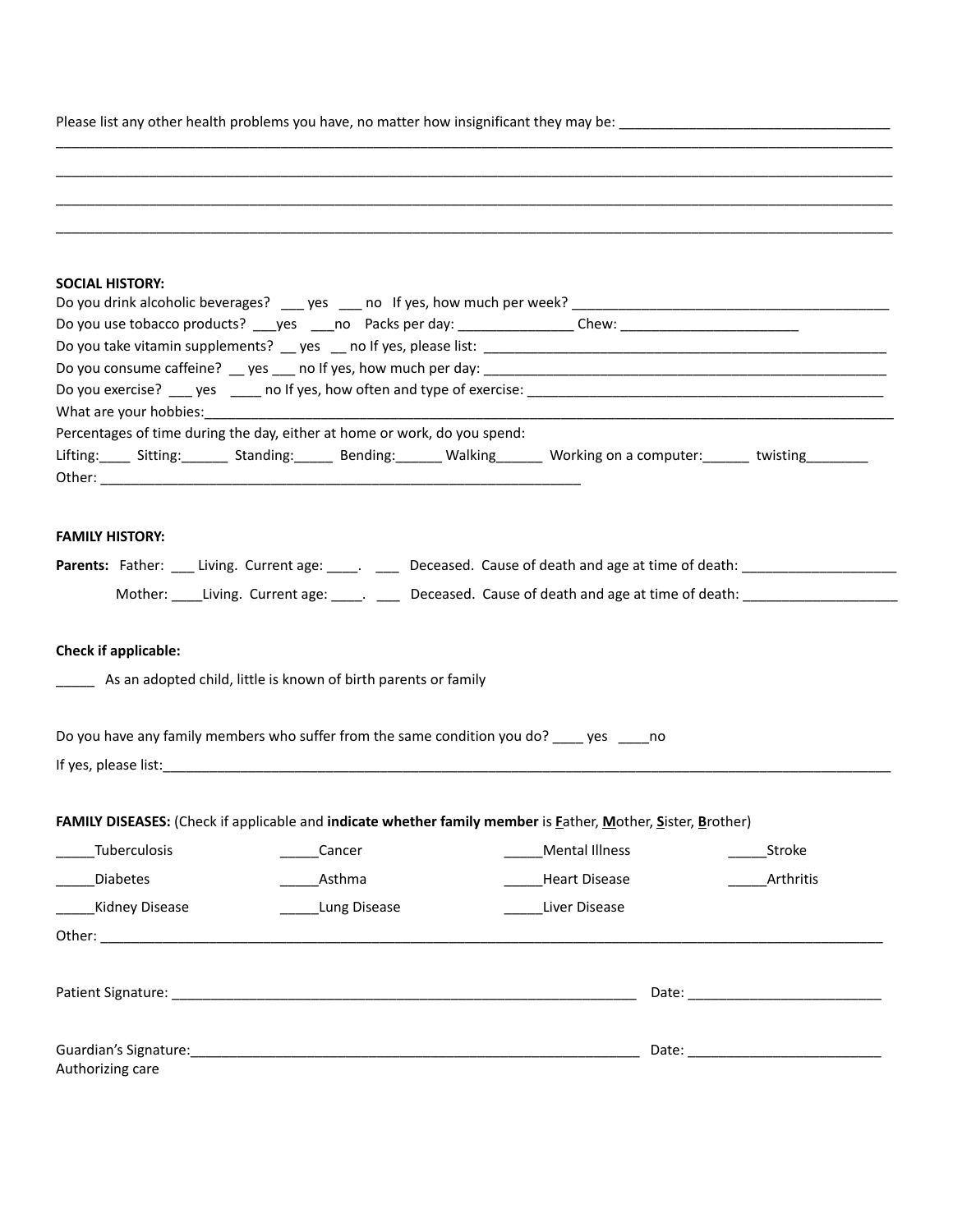### CHUCK CHILDS, D.C. CHILDS FAMILY CHIROPRACITC 1330North Interstate Drive Norman. OK 73072 · (405) 366-9355

#### PAIN DRAWING

Name Date

Using the following descriptive symbols, draw the location of your pain on body outlines below. In addition. mark the level of your pain on the pain line at the bottom of the page.



Patient Signature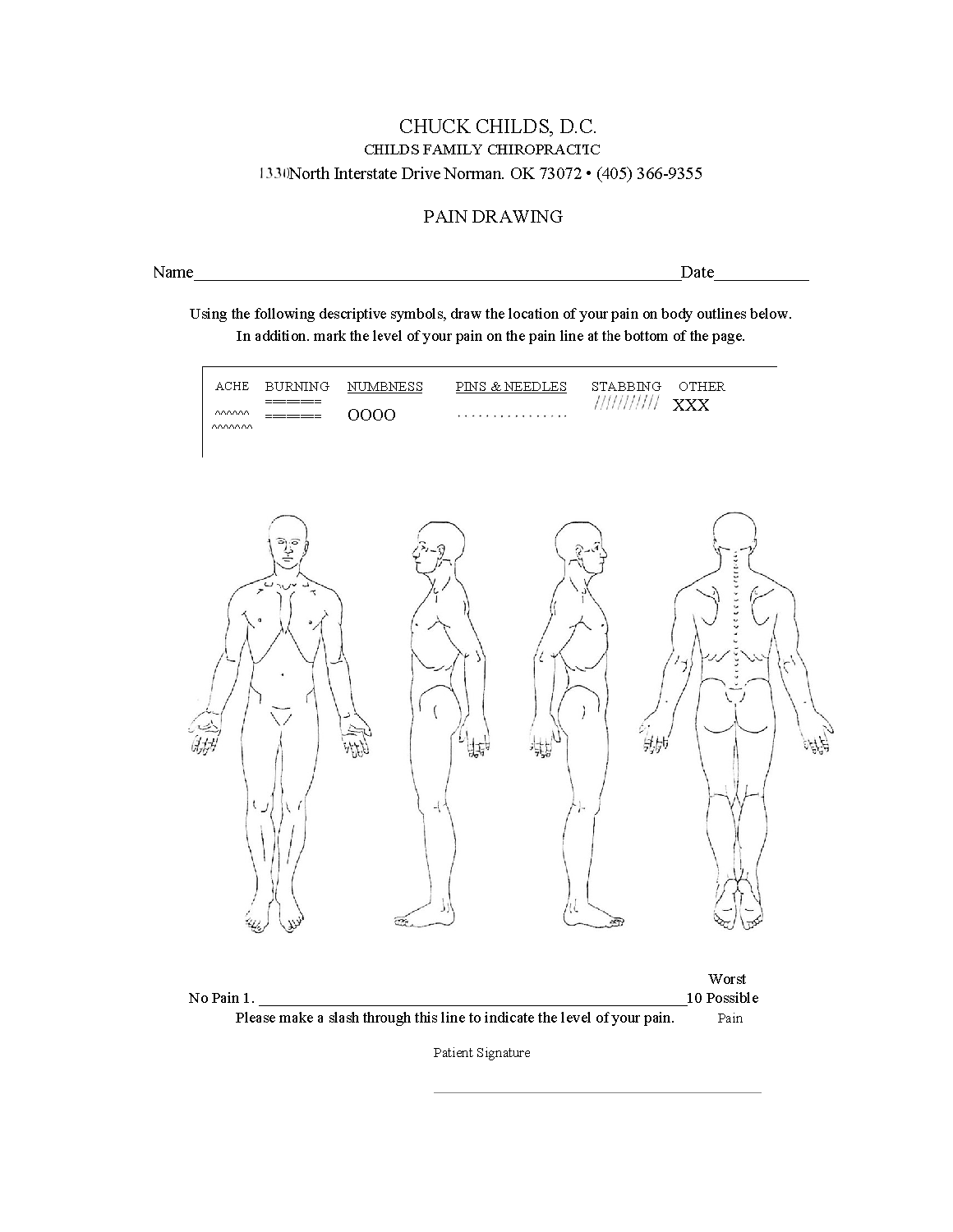# Childs Chiropractic Wellness Center

## Financial Policy

Chiropractic care is covered under many insurance policies. Most of our patients that have health or accident insurance will fall under one of the plans discussed in this financial policy. We ask that you read and understand **our policy as it applies to your particular situation.**

#### **PATIENTS WITHOUT INSURANCE**:

We request that 100% of the first and second visit be covered at the time of that visit. On subsequent visits payment may be made in advance, or at the end of the week if you sign a credit guarantee form. We are happy **to accept your check**, **cash**, **or any valid credit card**.**\_\_\_\_\_\_\_**

#### **GROUP OR INDIVIDAUL INSURANCE:**

**When possible**, we will call your insurance company to verify benefits and eligibility on your insurance. However, the benefits quoted to us by your insurance company are not a quarantee of payment. Payment for non-covered services, deductibles, and co-pay, will be due at the time of service. **\_\_\_\_\_\_\_**

#### **ON THE JOB INJURY (WORKER'S COMPENSATION):**

If you are injured on the job, your care should be paid for under your employer's worker's compensation insurance. You will need to inform your employer of the accident and obtain the name and address of the carrier of their insurance. If your employer does not provide us with this information, if a settlement has not **been made within** 90 **days**, **or if you suspend or terminate your care**, **any fee for services are due immediately**.**\_\_\_\_\_\_\_\_**

#### **PERSONAL INJURY OR AUTOMOBILE ACCIDENT:**

We will file your claim with the appropriate insurance carrier (your health insurance and/or auto med-pay), and third party carrier (the other person's insurance) as you are treated, and file a Physician's Lien to assure payment. The third party carrier will not pay until settlement is reached. To prevent your premium from being affected due to a claim being made, even if you were not at fault, you may need to inform the third party insurance carrier to subrogate upon settlement of your claim; any balance will be forwarded to you. You agree not to allow your attorney to reduce our fees for their/your profit. When released, a 90-day time period is allowed for settlement. If you have not settled with the third party carrier within this time, or if you have **suspended**/**treatment care without your doctor's approval**, **the balance of your account is due immediately**.**\_\_\_\_\_\_\_\_**

I have read and understand the financial policy of Childs Chiropractic Wellness Center. I understand that my **insurance is an arrangement between myself and my insurance company, NOT between Dr. Childs and my insurance company. I request that Childs Chiropractic Wellness Center prepare the customary forms at no** charge so that I may obtain insurance benefits. I also understand that if my insurance does not respond within 60 days of if I suspend or terminate my schedule of care as prescribed by Dr. Childs, all fees are due and payable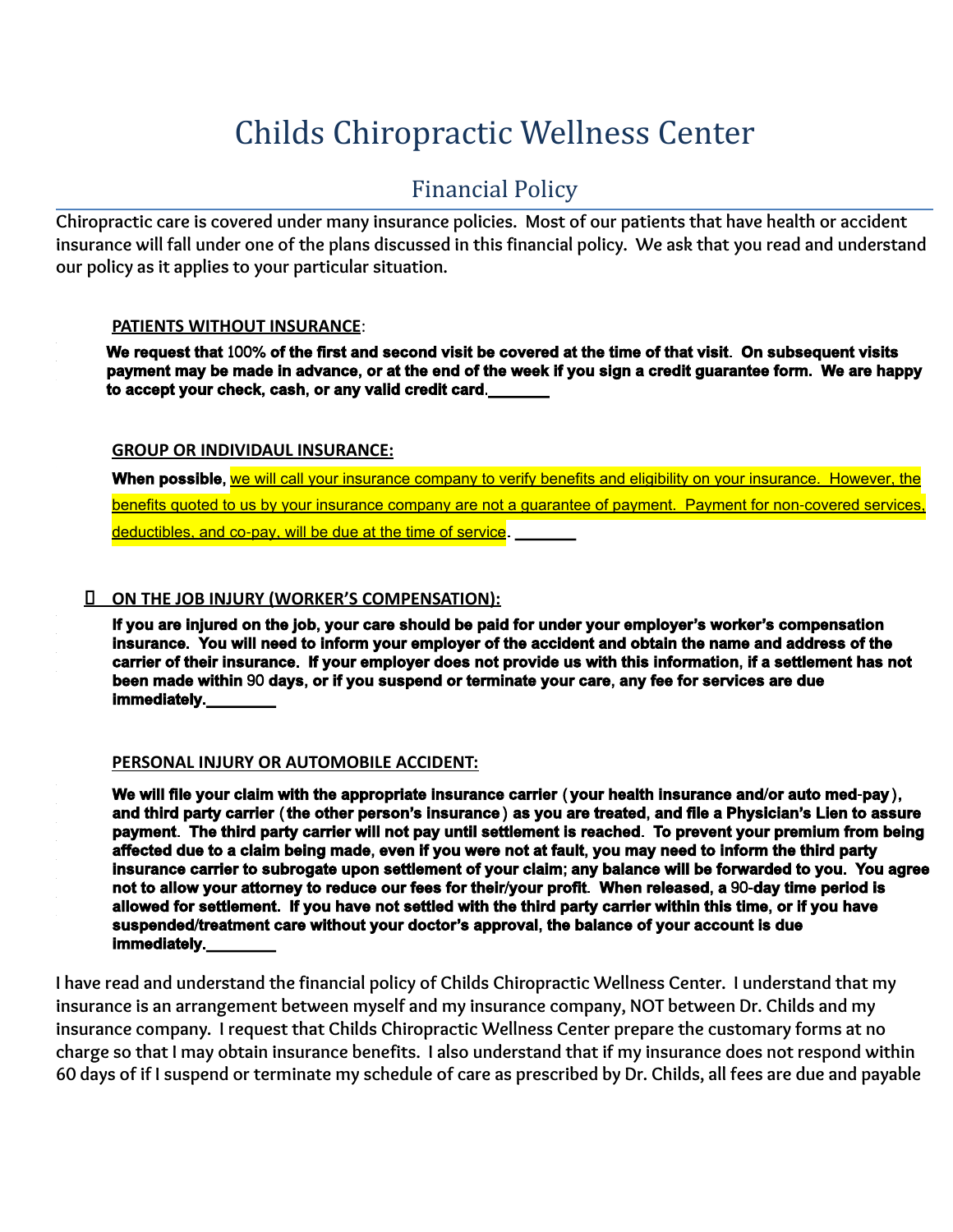immediately. Any account that goes past due 60 days or greater will be charged 21% APR, in addition to **collection fees. There will be a \$29.00 fee for any returned check.**

#### **Patient signature (guardian if patient is a minor) Date Informed Consent for Chiropractic Care**

Chiropractic care, like all forms of heath care, while offering considerable benefit may also provide some level of risk. This level of risk is most often very minimal, yet in rare cases injury has been associated with chiropractic care. The types of complications that have been reported secondary to chiropractic care include sprain/strain injuries, irritation of a disc condition, and rarely, fractures. One of the rarest complications associated with chiropractic care, occurring at a rate between one instance per one million to one per two million cervical spine (neck) adjustments may be a vertebral artery injury that could lead to a stroke.

Prior to receiving chiropractic care in this Chiropractic office, a health and physical examination will be completed. These procedures are performed to assess your specific condition, your overall health and, in particular, your spine health. These procedures will assist us in determining if chiropractic care is needed, or if any further examinations or studies are needed. In addition, they will help us determine if there is any reason to modify your care or provide you with a referral to another health care provider. All relevant findings will be reported to you along with a care plan prior to beginning care.

I understand and accept that there are risks associated with chiropractic care and give my consent to the examinations that the doctor deems **necessary, and to the chiropractic care including spinal adjustments, as reported following my assessment.**

**\_\_\_\_\_\_\_\_\_\_\_\_\_\_\_\_\_\_\_\_\_\_\_\_\_\_\_\_\_\_\_\_\_\_\_\_\_\_\_\_\_\_\_\_\_\_\_\_\_\_\_\_\_\_\_\_\_\_\_\_\_\_\_\_\_\_\_\_\_\_\_\_\_\_\_\_\_\_\_\_\_\_\_\_\_\_\_\_\_\_\_\_\_\_\_\_\_\_\_\_**

| <b>Patient Name (printed)</b>       |      | Relationship to patient |
|-------------------------------------|------|-------------------------|
| Patient or legal Guardian Signature | Date |                         |
| Witness Signature (office staff)    |      | Date                    |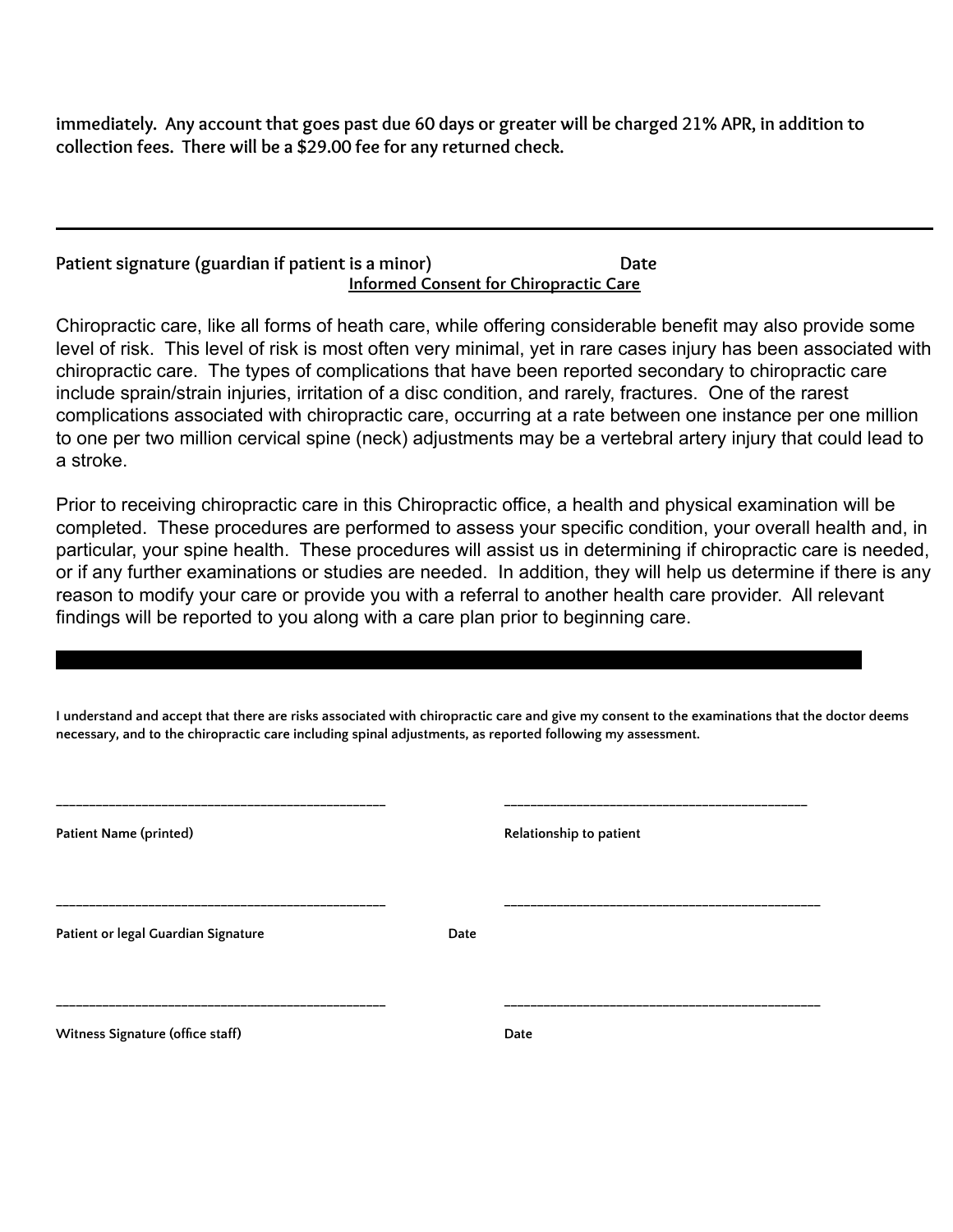# **Patient Acknowledgement and Receipt of Notice of Privacy Practices Pursuant to HIPAA and Consent For Use of Health Information**

Name\_\_\_\_\_\_\_\_\_\_\_\_\_\_\_\_\_\_\_\_\_\_\_\_\_\_\_\_\_\_\_\_ Date\_\_\_\_\_\_\_\_\_\_\_\_

Print Patient's Name

The undersigned does hereby acknowledge that he or she has received a copy of this office's Notice of Privacy Practices Pursuant to HIPAA and has been advised that a full copy of this office's HIPAA compliance Manual is available upon request.

The undersign does hereby consent to the use of his or her health information in a manner consistent with the Notice of Privacy Practices Pursuant to HIPAA, the HIPAA Compliance Manual, State law and Federal Law.

Date this day of this day of the state of the state of the state of the state of the state of the state of the state of the state of the state of the state of the state of the state of the state of the state of the state o

By \_\_\_\_\_\_\_\_\_\_\_\_\_\_\_\_\_\_\_\_\_\_\_\_\_\_\_\_\_\_\_\_\_\_\_\_\_\_

Patient's Signature

If patient is a minor or under guardianship order as defined by State law:

By\_\_\_\_\_\_\_\_\_\_\_\_\_\_\_\_\_\_\_\_\_\_\_\_\_\_\_\_\_\_\_\_\_\_\_\_\_\_\_

Signature of Parent/Guardian (circle one)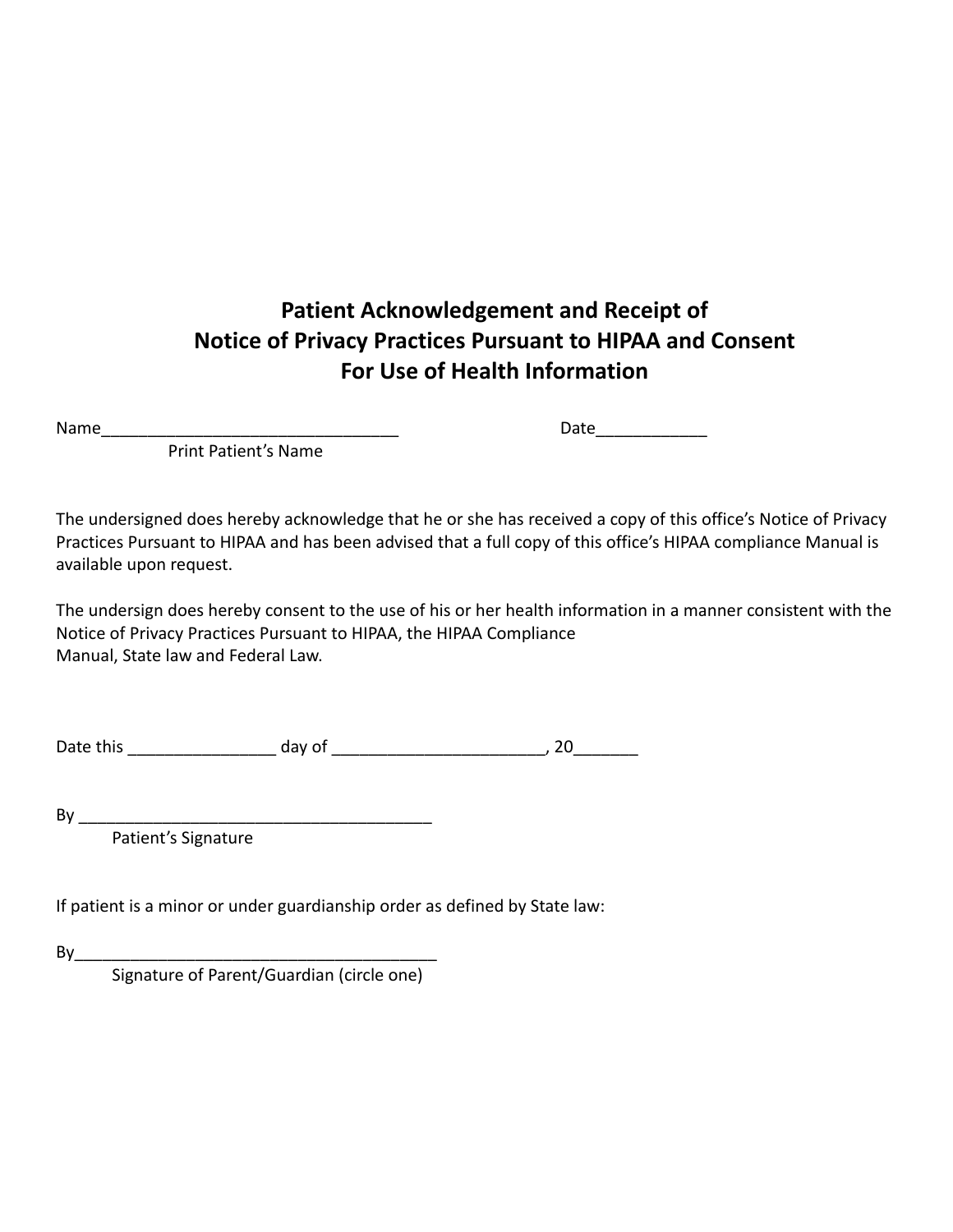| Name:                |  |
|----------------------|--|
| <b>Chart Number:</b> |  |

#### **CHILDS CHIROPRACTIC WELLNESS CENTER**

Dr. Chuck Childs 1330 N. Interstate Dr. Norman, OK 73022 (405-366-9355)

#### **CREDIT GUARANTEE**

The credit on file policy is a convenient method to pay for the portion of services that are deemed patient's responsibility, such as copay, deductible and co-insurance.

**Co-pays:** Co-pays are due at time of the office visit. As a courtesy to you, we will bill your insurance carrier on your behalf and wait up to 60 days for payment. Please remember, however, that you are ultimately responsible for payment. As a prerequisite, we ask that you leave a credit card to guarantee payment.

**Outstanding balance**: If your insurance provider has paid their portion of your bill and there is an outstanding balance owed, we will reach out to you by phone or mail. After 30 days the credit/debit card on file will be automatically charged for any outstanding balance. A copy of the charge will be mailed to you. In the case when a debit/credit card has reached its maximum, we will reach out to you. You will have an additional 30 days to arrange payment before the bill is subject to addition collections activity.

#### **CANCELLATION AND MISSED APPOINTMENTS**

In order to be respectful of the needs of other patients please be courteous and call us promptly if you are unable to show up for an appointment. If it is necessary to cancel your scheduled appointment, we require that you call at least 24 hours in advance**. If 24-hour notice is not given, you will be charged \$25 PER MISSED/CANCELLED APPOINTMENT.**

| <b>CREDIT CARD:</b><br>AMEX | VISA    | МC | <b>DISCOVER</b>   |  |
|-----------------------------|---------|----|-------------------|--|
| <b>CARDHOLDER NAME:</b>     |         |    |                   |  |
| CARD #                      |         |    | EXP. DATE         |  |
| BILLING ZIP CODE:           | V CODE: |    | BILLING AMOUT: \$ |  |

I AGREE TO THE ABOVE TERMS AND AUTHORIZE YOU TO BILL THE CHARGE CARD. I UNDERSTAND THAT SHOULD PAYMENT NOT BE RECEIVED WITHIN 60 DAYS AFTER SUBMISSION OF MY CLAIM, OR SHOULD I TERMINATE CARE BEFORE DISMISSED BY YOUR PHYSICIAN. I WILL BE CHARGED THE AMOUNT DUE. I ALSO UNDERSTAND THAT BY NOT AGREEING TO THIS **FINANCIAL POLICY CHILDS FAMILY CHIROPRACTIC RESERVES THE RIGHT TO REFUSE TREATMENT.**